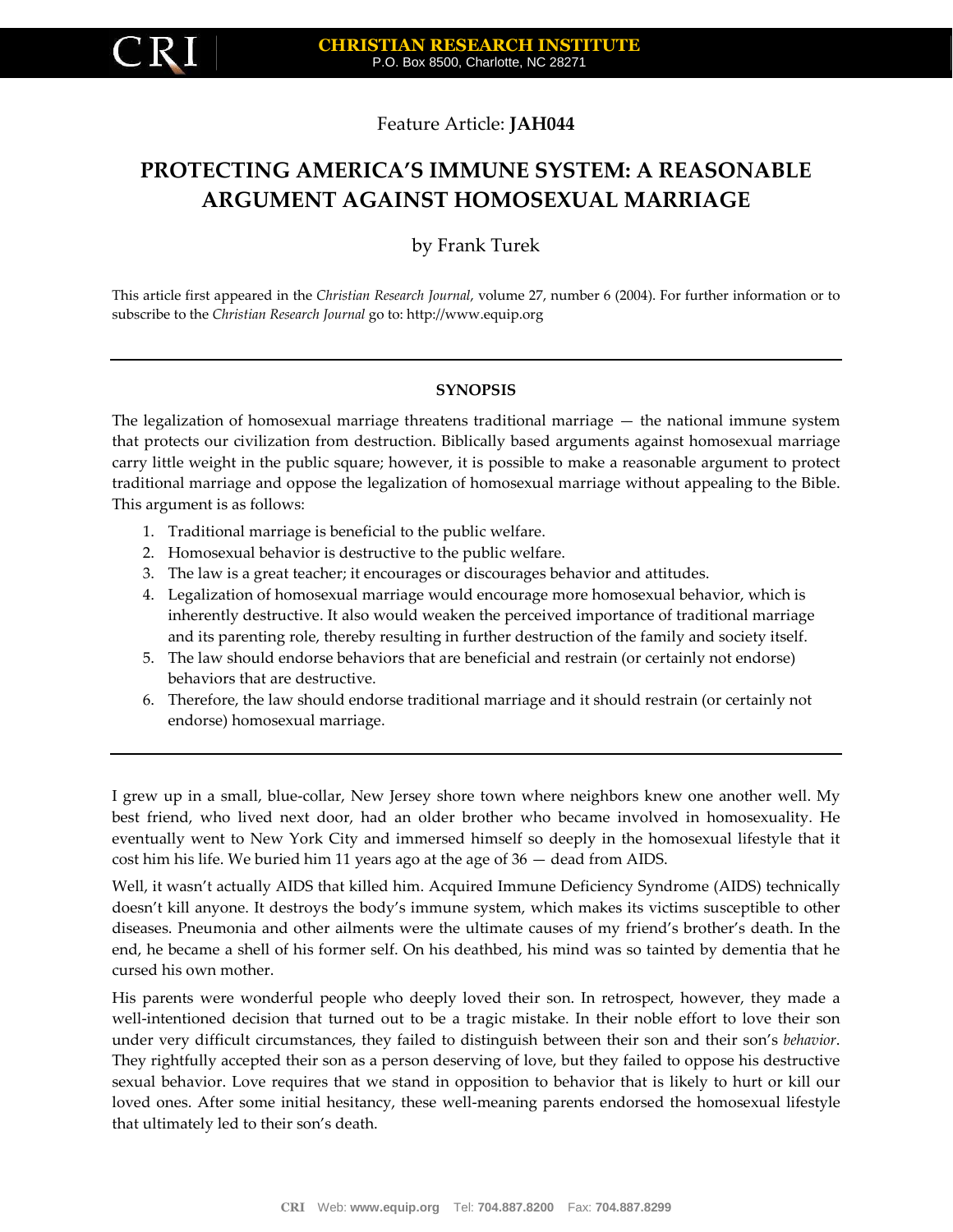This tragic story is currently being played out on the national level in America. The players are different, but the results could be the same if we make the same mistake. Homosexual activists want our nation to endorse homosexual marriage; however, if we endorse homosexual marriage or civil unions, we risk doing exactly what those well-meaning parents did — endorsing a practice that could destroy our immune system. On the national scale, our immune system is traditional marriage.

In what sense is traditional marriage our "national immune system," and how could homosexual marriage destroy it? In this article, I will offer answers to those questions and others as I make a case against homosexual marriage without citing the Bible. Don't get me wrong: I believe that the Bible is the inerrant Word of God and have coauthored a book titled *I Don't Have Enough Faith to Be an Atheist* (Crossway Books, 2004) that presents the evidence for why I believe this. I also believe that the Bible clearly opposes homosexual behavior; therefore, it implicitly opposes homosexual marriage. When debating moral issues in the public square, however, we Christians sometimes need to make our case in language that will convince those who haven't accepted the authority of the Bible. The following six points, therefore, constitute a reasonable argument against the legalization of homosexual marriage that does not appeal to the Bible for support.

## **1. TRADITIONAL MARRIAGE IS BENEFICIAL TO THE PUBLIC WELFARE**

Traditional marriage provides the best environment in which to raise children. More than 10,000 studies document significant advantages children experience when raised by a committed and loving mother *and* father.<sup>1</sup> These advantages include:

- A lower poverty rate. (On average, children from never-married homes spend 51 percent of their childhood in poverty compared to only 7 percent for children in married homes.)<sup>2</sup>
- A lower suicide rate. (Children from married homes are six times *less* likely to commit suicide than those from divorced homes.)<sup>3</sup>
- A lower crime rate. (Children from broken homes are more than twice as likely to end up in jail as are children from married homes.)<sup>4</sup>
- A higher health rate. (Children from married homes are generally healthier physically and emotionally when they reach adulthood than children from unmarried homes.)<sup>5</sup>

If these were the only benefits traditional marriage provided to society, it would be reason enough to give marriage privileged legal recognition. In fact, traditional marriage does much more; it serves as a kind of national immune system. When our marriage ethic is strong, our social ailments are few, but when our marriage ethic is weak, our social ailments increase. In addition to the positive effects listed above, traditional marriage also has the following benefits:

- It results in lower welfare costs to society.<sup>6</sup>
- It civilizes men and focuses them on productive pursuits. (Unmarried men cause society much more trouble than married men.)
- It protects women who have given up or postponed their careers to have children from being abandoned and harmed economically by uncommitted men.
- It protects mothers from violent crime. (Mothers who have never been married are more than twice as likely to suffer from violent crime than mothers who have married.)<sup>7</sup>
- It lengthens the life span of the man and the woman. (Married men, for example, tend to live nearly 20 years longer than single men.)<sup>8</sup>
- It encourages an adequate replacement birth rate, resulting in enough well-developed and productive young people who can contribute to society and provide social security to the elderly. (The United States is a dying nation — without immigration our population would be declining.)

These positive results of traditional marriage are not new to our twenty-first-century culture. British anthropologist Joseph Daniel Unwin studied 86 cultures spanning 5,000 years and found that the most prosperous cultures were those that maintained a strong traditional marriage ethic. Every civilization that abandoned this ethic by liberalizing their sexual practices began to deteriorate, including the Sumerian, Babylonian, and Roman empires.9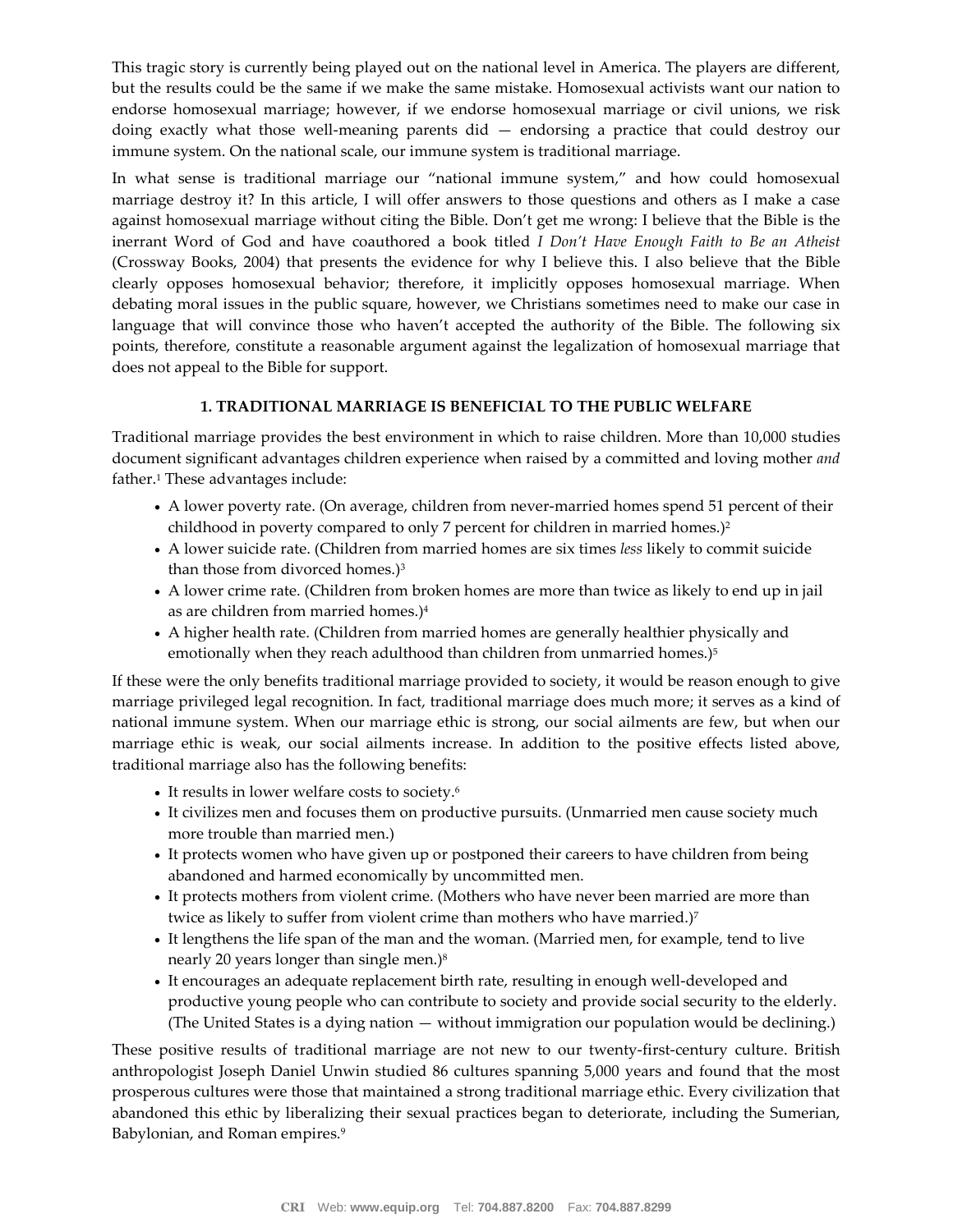It's not hard to understand why this is so. Traditional marriage results in procreation and meets the most basic needs of family members: safety, sustenance, and security. A civilized and productive society cannot long endure when its adults abandon this structure (and their children) in order to pursue their sexual desires.

#### **2. HOMOSEXUAL BEHAVIOR IS DESTRUCTIVE TO THE PUBLIC WELFARE**

One often-repeated adage says, "Everyone is entitled to his own opinion but not his own facts." Homosexual activists argue as if they are entitled to their own facts when they assert that there is no appreciable difference between heterosexual relationships and homosexual relationships. Homosexual marriage advocate Andrew Sullivan, for example, writes, "[Gay marriage] says for the first time that gay relationships are not better or worse than straight relationships."<sup>10</sup>

The real fact, however, is that some relationships are better than others. People may be equal, but their *behaviors* are not. Homosexual behavior is contrary to the natural design and compatibility of the human male and female bodies; therefore, homosexual marriage can neither function the same way nor birth the same benefits as traditional marriage. In fact, homosexual marriage would actually hurt society at large. In addition to its inability to bring about procreation, homosexual behavior results in the following:

- It increases health problems among those who practice it, including AIDS, other sexually transmitted diseases (STDs), colon and rectal cancer, and hepatitis.<sup>11</sup>
- It shortens the median life span by 20–30 years. (One study showed that the median age of death for gay men and women *without AIDS* is in the early 40s.) <sup>12</sup>
- It spreads disease to innocent people. (Some have died of AIDS after having a blood transfusion and thousands of heterosexuals have contracted STDs via sexual contact with bisexuals.)
- It costs Americans millions of dollars in higher medical insurance premiums because of the increased costs of covering health problems related to homosexual behavior.

The bottom line is that homosexual behavior is unhealthy and has negative consequences on society. Innocent people are affected by homosexual behavior.

Most homosexual activists become angry when someone cites these facts. Why would anyone become angry over facts? Augustine said we love the truth when it enlightens us, but we hate it when it convicts us.

A few homosexual activists, however, acknowledge the negative health effects mentioned above, but use them as a reason to support their cause. This "conservative" case for homosexual marriage suggests that homosexual monogamy would be encouraged by the legalization of homosexual marriage and would alleviate these health problems. Sullivan writes, "A law institutionalizing gay marriage would merely reinforce a healthy social trend. It would also, in the wake of AIDS, qualify as a genuine public health measure."<sup>13</sup>

There are, however, at least three reasons why health problems and life span are not likely to improve significantly in so-called "committed" homosexual relationships.<sup>14</sup> First, the main issue is not homosexual *monogamy*, it is homosexual *behavior*. Homosexual acts are inherently unhealthy, whether done with one partner or many. This is especially true of sexual acts between males. Anal intercourse, for example, causes a host of inherent health problems simply because the organs involved do not tolerate this act well.

Second, coupled homosexuals tend to practice more anal intercourse and more anal-oral sex than those without a steady partner. They also forgo safer-sex practices because they are "in love."<sup>15</sup> In other words, coupled homosexuals tend to engage in more risky sexual contact than their single counterparts.

Finally, strict monogamy is the exception rather than the rule among homosexuals. A recent survey found infidelity in about 62 percent of gay couples, which led researchers in the *Journal of Family Psychology* to write, "The practice of sexual nonmonogamy among some gay couples is one variable that differentiates gay and heterosexual couples."<sup>16</sup>

Sullivan would not be surprised by this. He asserts that gay marriage might help make homosexuals more monogamous, but, paradoxically, he doesn't believe monogamy is "flexible" enough for homosexuals. He calls monogamy a "stifling model of heterosexual normality" and thinks homosexuals have a greater "understanding for the need for extramarital outlets." Incredibly, he believes heterosexuals could learn from homosexuals' example in this matter. He writes, "Something of the gay relationship's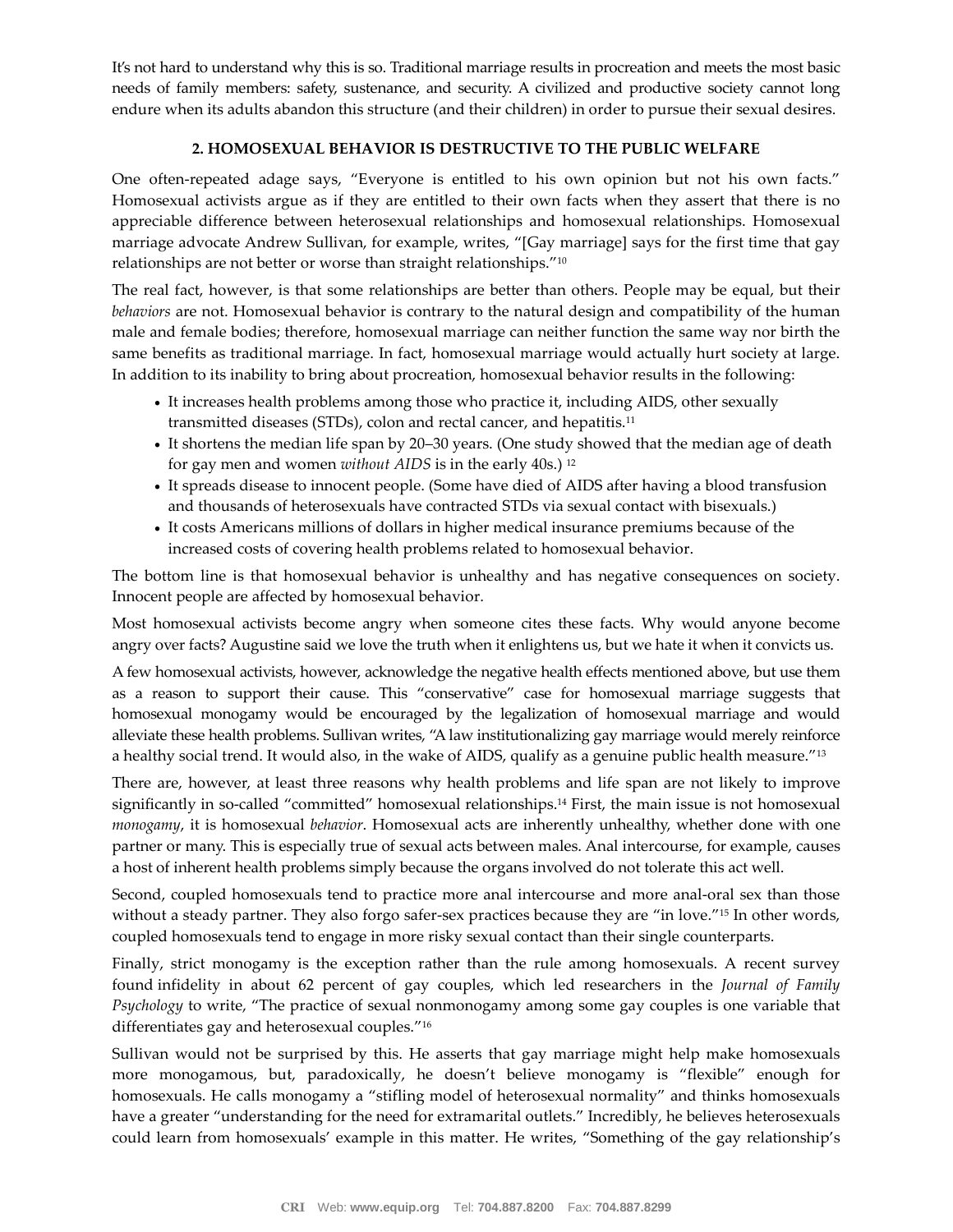necessary honesty, its flexibility, and its equality could undoubtedly help strengthen and inform many heterosexual bonds."<sup>17</sup>

One wonders how the "flexibility" to engage in "extramarital outlets" could "strengthen" any marital bond. The last thing our society needs, certainly, is for more married men and women to avail themselves of extramarital outlets! If, moreover, this is the kind of relationship homosexuals want to extol, then they need to call it something other than "marriage."

Even if homosexuals stopped their "extramarital outlets," and even if homosexual marriage could reduce some of their health problems, those unlikely possibilities do not justify making homosexual marriage the legal equivalent of traditional marriage. The ability to procreate belongs uniquely to the heterosexual relationship that accompanies traditional marriage; therefore, traditional marriage should be the only sexual relationship our society encourages legally. The law does matter.

#### **3. THE LAW IS A GREAT TEACHER; IT ENCOURAGES OR DISCOURAGES BEHAVIOR AND ATTITUDES**

Homosexuals understandably want their relationships to have equal social status with those of heterosexuals and they see the law as their weapon to force the public to accept that equality. Sullivan writes, "If nothing else were done at all and gay marriage were legalized, ninety percent of the political work necessary to achieve gay and lesbian equality will have been achieved. It's ultimately the only reform that matters."<sup>18</sup> In other words, the push for homosexual marriage isn't really about civil rights, it's about civil *acceptance*. Legalizing homosexual marriage is the one law that will legitimize homosexual behavior in general.

Sullivan is right about this; he recognizes the power of the law to change behavior and attitudes over the long run. The law is a great teacher. Many people think that whatever is legal is moral and therefore should be accepted. One only needs to look at two of the most divisive issues in the history of our country — slavery and abortion — to see the power of the law to influence behavior and attitudes.

One hundred and fifty years ago, our country was split on the issue of slavery. Today, virtually every American believes that slavery is morally wrong. What happened? After the Civil War, the law changed. The Thirteenth Amendment was added to the Constitution and it has helped teach each new generation that slavery is wrong.

Unfortunately, a change in the law can also lead new generations astray. When the Supreme Court issued its *Roe v. Wade* opinion in 1973, most Americans thought abortion was wrong, as evidenced by the laws in each of the 50 states at that time that outlawed or restricted it. Today, however, the country is about evenly split. What happened? The law changed. In a situation that is the reverse of what happened with slavery, what was once considered immoral (and thus illegal) became sanctioned by the federal government. Legalization led to more social acceptance of abortion and a sixteen-fold increase in abortions nationwide. If homosexual marriage is legalized, we will likely see an increase in homosexual behavior as well.

There is actually a third example of the law's impact: divorce. Homosexuals are right when they say that heterosexuals have degraded marriage through divorce; however, this is not an argument *for* homosexual marriage. In fact, the recent history of the law and divorce actually argues *against* homosexual marriage. The vast social problems America has experienced since the liberalization of divorce laws should help us realize just how important the law is to the health of the family. It should also help us realize how important traditional marriage is to the health of the country and why we should protect traditional marriage from the knockout blow homosexual marriage would deliver it. In the next section I will explain how homosexual marriage would do that.

## **4. LEGALIZATION OF HOMOSEXUAL MARRIAGE WOULD ENCOURAGE MORE HOMOSEXUAL BEHAVIOR AND CHANGE ATTITUDES TOWARD TRADITIONAL MARRIAGE AND PARENTING, WHICH WOULD BE DESTRUCTIVE TO SOCIETY**

It follows from points 2 and 3 above that the legalization of homosexual marriage would result in an increase in homosexual behavior. Not only so, but it would weaken the perceived importance of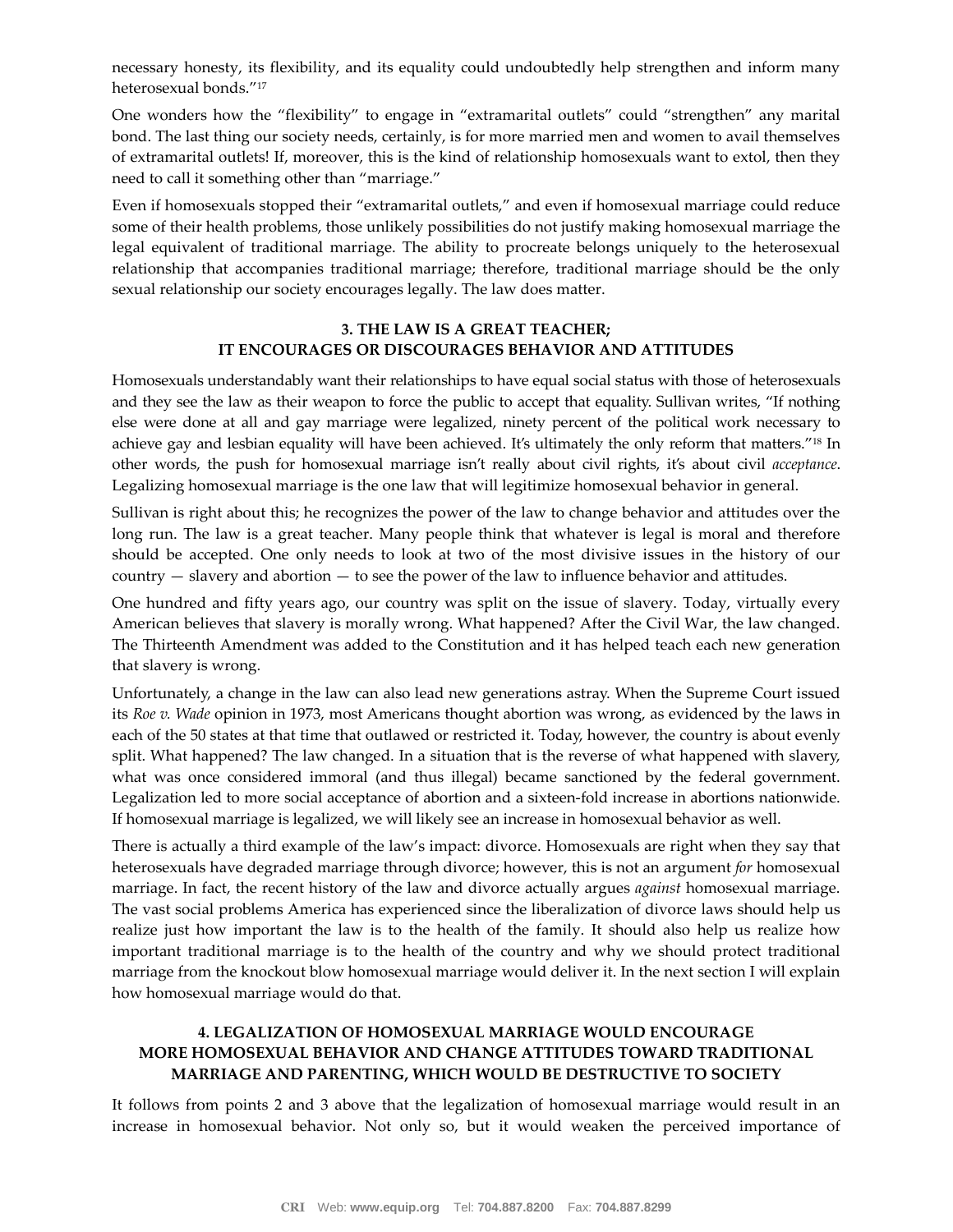traditional marriage and its parenting role, thereby resulting in further destruction of the family and society itself.

#### **How Would Homosexual Marriage Hurt Traditional Marriage?**

Homosexual activists maintain that homosexual marriage would not affect traditional marriage, but they are wrong. Legalizing homosexual marriage would degrade traditional marriage, especially among future generations.

Right now, the legal benefits our society gives to married heterosexual couples affirm the fact that we consider traditional marriage to be the most valuable sexual relationship. If, for example, sexual relationships were players on a sports team, traditional marriage would get the most valuable player (MVP) award. In sports, that award is esteemed because it's given only to the player whose performance is truly the most valuable. Suppose, however, that the league redefined the qualifications for the MVP award to the point where everyone in the league received the award, even those who performed poorly. Would anyone think the MVP award was special? Obviously not! Everyone would think it was meaningless. In the same way, the value of traditional marriage will be diminished if the government redefines the qualifications for marriage to include homosexual relationships (especially when it confers the same benefits on those relationships).

We need to face the facts: just as all players are not equally valuable to a team, all relationships are not equally valuable to a society. Evidence from 5,000 years of human history, the self-evident complimentary design of the male and female bodies, and the documented beneficial results of traditional marriage to individuals and our society prove that the most valuable sexual relationship to any civilization is the union of a man and a woman in the bonds of matrimony. If we allow any other sexual relationship to have the same legal status as the heterosexual relationship in traditional marriage, we will degrade marriage itself (just like we degrade the MVP award by giving it to everyone). If we degrade marriage, *heterosexual* couples will be less inclined to participate, which will further weaken our civilization.

#### **How Would Homosexual Marriage Hurt Children?**

If government endorses the idea that marriage is just a legal contract between consenting adults of any gender, regardless of procreative realities, then marriage will no longer be seen as a prerequisite for bearing and raising children. Marriage will be seen as nothing more than coupling. In fact, that's exactly how Sullivan sees marriage now. He writes, "Coupling  $-$  not procreation  $-$  is what civil marriage now is."<sup>19</sup>

If Sullivan's view of marriage prevails — as it will if homosexual marriage is legalized — many more couples in our society will forgo traditional marriage and have more children out of wedlock. That will hurt children because illegitimate *parents* (there's no such thing as illegitimate children) often never form a family, and those parents who simply live together break up at a rate two to three times that of married parents. When illegitimacy rises, not only do children suffer, but the rest of us are forced to pay high social costs to deal with the problems that result from it, including increases in the number of neglected and troubled children, as well as in crime, poverty, and social spending.

Are these just the hysterical warnings of an alarmist? No. We can look at the results in Norway, a country that has had homosexual marriage (without legal sanction) for about a decade. In Nordland, the most liberal county of Norway, where they fly gay "rainbow" flags over their churches, out-of-wedlock births have soared. In Nordland, more than 80 percent of women giving birth for the first time do so out of wedlock and nearly 70 percent of all children are born out of wedlock! Across the entire country of Norway, the out-of-wedlock birth rate rose from 39 percent in 1990 to 50 percent in 2000.<sup>20</sup>

Social anthropologist Stanley Kurtz writes, "When we look at Nordland and Nord-Troendelag — the Vermont and Massachusetts of Norway — we are peering as far as we can into the future of marriage in a world where gay marriage is almost totally accepted. What we see is a place where marriage itself has almost totally disappeared."<sup>21</sup> Homosexual marriage is probably not solely responsible for this growing problem, but it is certainly a contributing factor. "Instead of encouraging a society-wide return to marriage," says Kurtz, "Scandinavian gay marriage has driven home the message that marriage itself is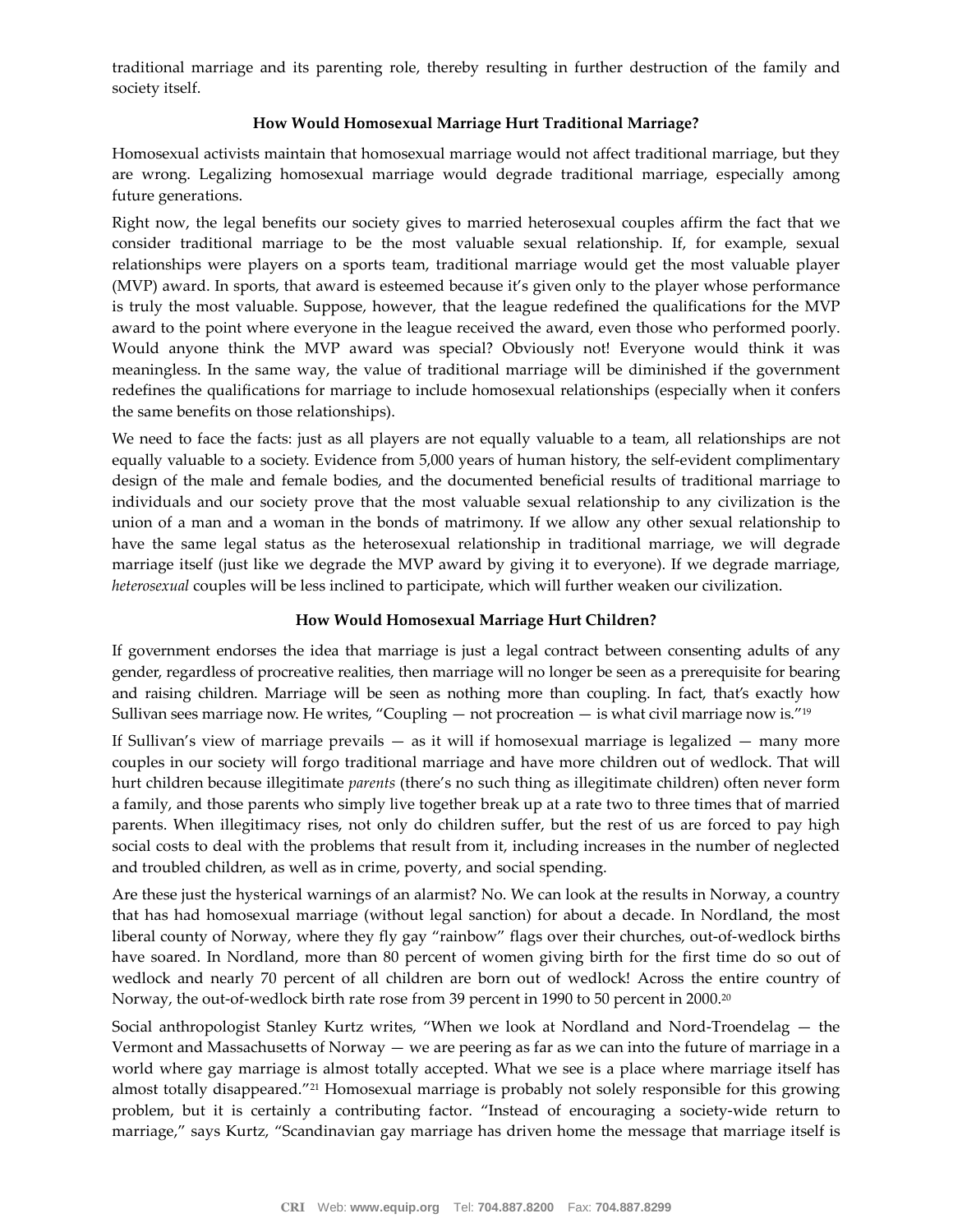outdated, and that virtually any family form, including out-of-wedlock parenthood, is acceptable."<sup>22</sup> When the entry standards for marriage are weakened to include same-sex couples, the perception of marriage will also be weakened; marriage and childbearing will just be considered incidental. That's one reason why the number of illegitimate parents is exploding in Norway and it's a major reason why we shouldn't bring homosexual marriage to America.

#### **How Would Homosexual Marriage Hurt You?**

Homosexual activists ask, "How would legalizing homosexual marriage hurt you?" It's not hard to foresee several negative consequences:

- Your income taxes may be increased to make up for the marriage tax benefits given to homosexual couples and to pay for the social costs resulting from the increase in illegitimacy. (We provide financial benefits to married couples because they produce and care for children. Providing financial incentives for homosexual unions would be doubly counterproductive. First, taxpayers would be subsidizing, and thus encouraging, destructive behavior. Second, we would be paying for the results of that behavior in the form of increased medical and social costs.)
- Your social security taxes may be increased (or benefits decreased) in order to pay survivor support benefits to homosexual "widows" and "widowers."
- Your medical insurance premiums may rise to offset the higher health-care costs associated with homosexual behavior, which will likely become more prevalent. Medical premiums would rise further if insurance companies are mandated to cover fertility treatments for lesbian couples. (There's sure to be some judge somewhere who would order this.)
- Your employee benefits may be reduced if employers are mandated to spread their limited benefit dollars to homosexual partners. (Limited benefit dollars given to homosexuals must come from somewhere; indeed, they would be taken away from everyone else, including married couples who are raising children.)
- Your ability to adopt children may be hindered if homosexual couples are given legal preference to adopt due to their inability to procreate.
- Your children will be indoctrinated, with or without your consent, to accept homosexual behavior and homosexual marriage as the moral and social equivalent of heterosexual behavior and marriage. (We are already seeing this in our public schools.)
- Your workplace will attempt to indoctrinate you to the same ends, and if you refuse, you will either lose your job or not be considered a "team player." (This is already happening through "diversity" training in many companies; it will become universal if homosexual marriage becomes law.)
- Your place of worship may lose tax-exempt status if it refuses to hire homosexuals.
- Your free speech rights may be curtailed as any opposition to homosexuality is declared to be illegal "hate speech" (as it is now in Canada).

These short-term negative effects are indeed significant; however, the most dramatic impact will be on future generations, because homosexual marriage will change the way they think about homosexuality and marriage itself.

## **5. THE LAW SHOULD ENDORSE BEHAVIORS THAT ARE BENEFICIAL AND RESTRAIN (OR CERTAINLY NOT ENDORSE) BEHAVIORS THAT ARE DESTRUCTIVE**

Some homosexual activists think that the government exists to validate their desires regardless of the consequences such validation would have on others; but that's not the purpose of government. The purpose of government is to protect its citizens from harm. That's why good laws endorse behaviors that are beneficial to the public welfare and restrain behaviors that are destructive to it.

I've argued that traditional marriage is beneficial while homosexual marriage would be destructive. If you're still not convinced, consider this: How would it affect society if everyone lived faithfully in a traditional marriage? It would dramatically reduce crime, welfare, sexually transmitted diseases,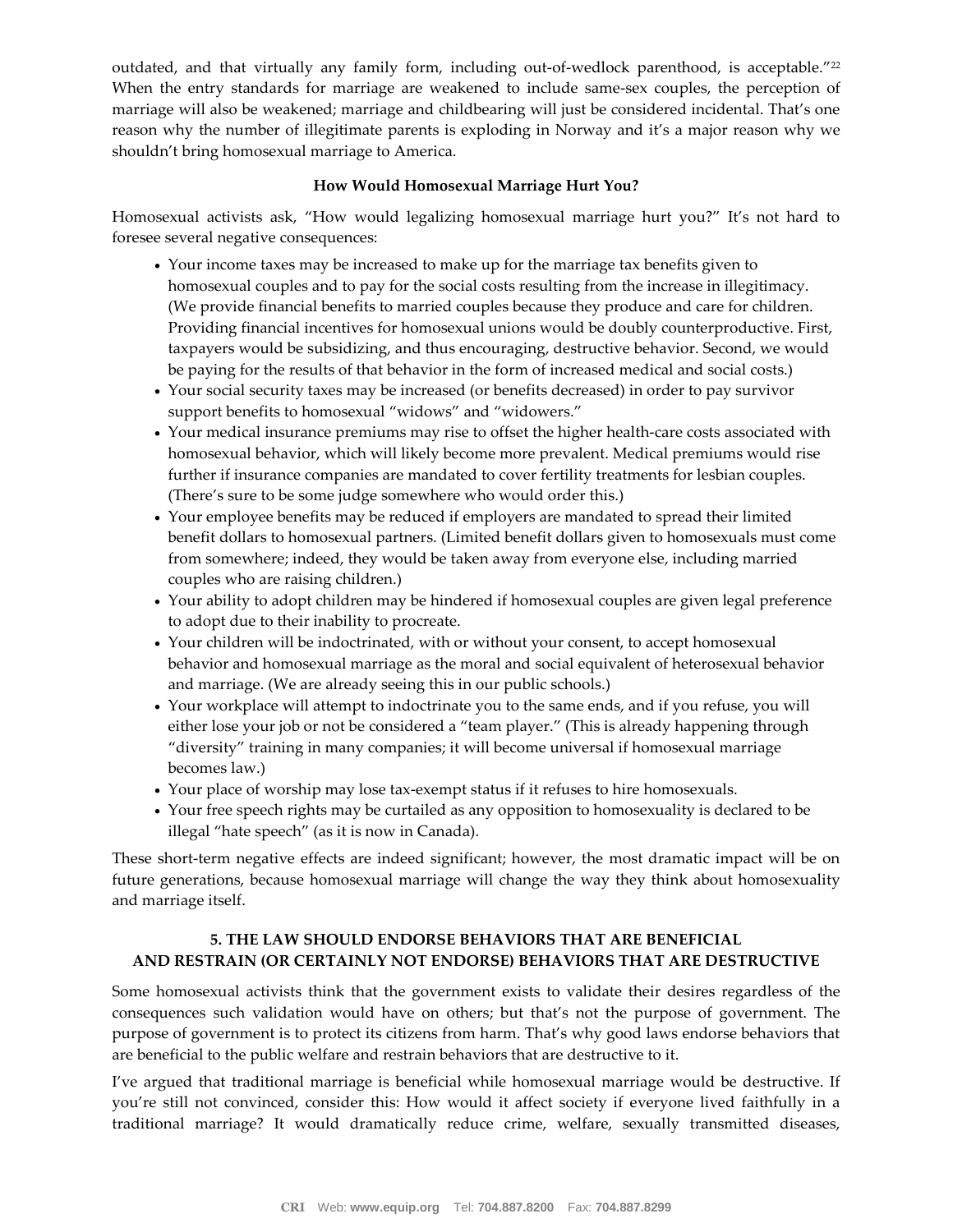abortion, and child abuse. On the other hand, how would it affect society if everyone lived faithfully in a homosexual marriage? It would bring about the end of society as we know it and the human race itself.

Simply put, homosexuality is not good for individuals or societies. Governments cannot feasibly restrain all destructive behaviors, but they certainly can avoid endorsing them. Our government, at the very least, must avoid endorsing homosexual behavior and homosexual marriage.

### **6. THEREFORE, THE LAW SHOULD ENDORSE TRADITIONAL MARRIAGE AND IT SHOULD RESTRAIN (OR CERTAINLY NOT ENDORSE) HOMOSEXUAL MARRIAGE**

The conclusion regarding homosexual marriage follows logically from the premises: the law should not endorse homosexual marriage. The same argument applies to the compromise position of "civil unions," because this would still mean government endorsement of a destructive behavior. Playing word games will not eliminate the negative effects of such endorsement.

#### **PROTECT OUR NATIONAL IMMUNE SYSTEM**

How should we respond to the call for homosexual marriage? If we allow our emotional affection for our gay friends and relatives to interfere with sound reasoning, we risk making the same mistake that my friend's parents made — endorsing behavior that will hurt our loved ones. Such a mistake, however, will not hurt just one person just once; it will hurt entire future generations repeatedly. Legalizing homosexual marriage will teach future generations the *false* ideas that:

- Homosexual behavior is just as moral and healthy as heterosexual behavior.
- Homosexual marriage is just as moral and beneficial as traditional marriage.
- Mothers and fathers offer nothing uniquely beneficial to the care and development of children (homosexual couples *always* deny children either their mother or father).
- Marriage is no longer about procreation, just coupling; therefore, if someone wants to have children, there is really no reason for that person to get married.

These are false and dangerous ideas. Those who accept them stand to hurt themselves and others.

We must face the facts of nature: homosexual relationships cannot produce the benefits of heterosexual unions; therefore, our laws should not be changed to pretend otherwise. Laws can neither change the facts of nature and magically transfer the procreative abilities of heterosexual relationships and the benefits of traditional marriage to homosexuals, nor can they erase the serious health problems that result from homosexual behavior. A new law legalizing homosexual marriage would only serve to *deceive* people into thinking that homosexual marriage and traditional marriage are equally beneficial. Such legally endorsed deception would be a dangerous teacher to new generations.

Only traditional marriage can secure a healthy future for our children and our entire civilization; therefore, it alone deserves privileged legal support. We must not make the mistake my friend's parents made and risk endorsing behavior that will ultimately hurt those we claim to love. Love requires that we stand firm. The most loving policy for our country is to legally protect traditional marriage — our national immune system — by ensuring that it remains solely the union of one man and one woman.

#### **NOTES**

- 1. James Dobson, *Marriage Under Fire* (Sisters, OR: Multnomah, 2004), 54.
- 2. Patrick F. Fagan et al., "The Positive Effects of Marriage: A Book of Charts," under "The Economic Effects of Marriage," see "Chart 3: Child Poverty by Birth Status," The Heritage Foundation, http://www.heritage.org/ research/features/marriage/index.cfm.
- 3. Michael J. McManus, "Why Is It in the Government's Interest to Save Marriages?" The Heritage Foundation, http://www.heritage.org/research/family/WM80.cfm.
- 4. Fagan, under "The Effects of Marriage on Children," see "Chart 17: Family Background and Adult Criminality."
- 5. Dobson.
- 6. Fagan, under "The Effects of Marriage on Welfare," see "Chart 7: Welfare Dependence on Birth Status."
- 7. Robert E. Rector, Patrick F. Fagan, and Kirk A. Johnson, "Marriage: Still the Safest Place for Women and Children," The Heritage Foundation, www.heritage.org/ research/family/bg1732.cfm.